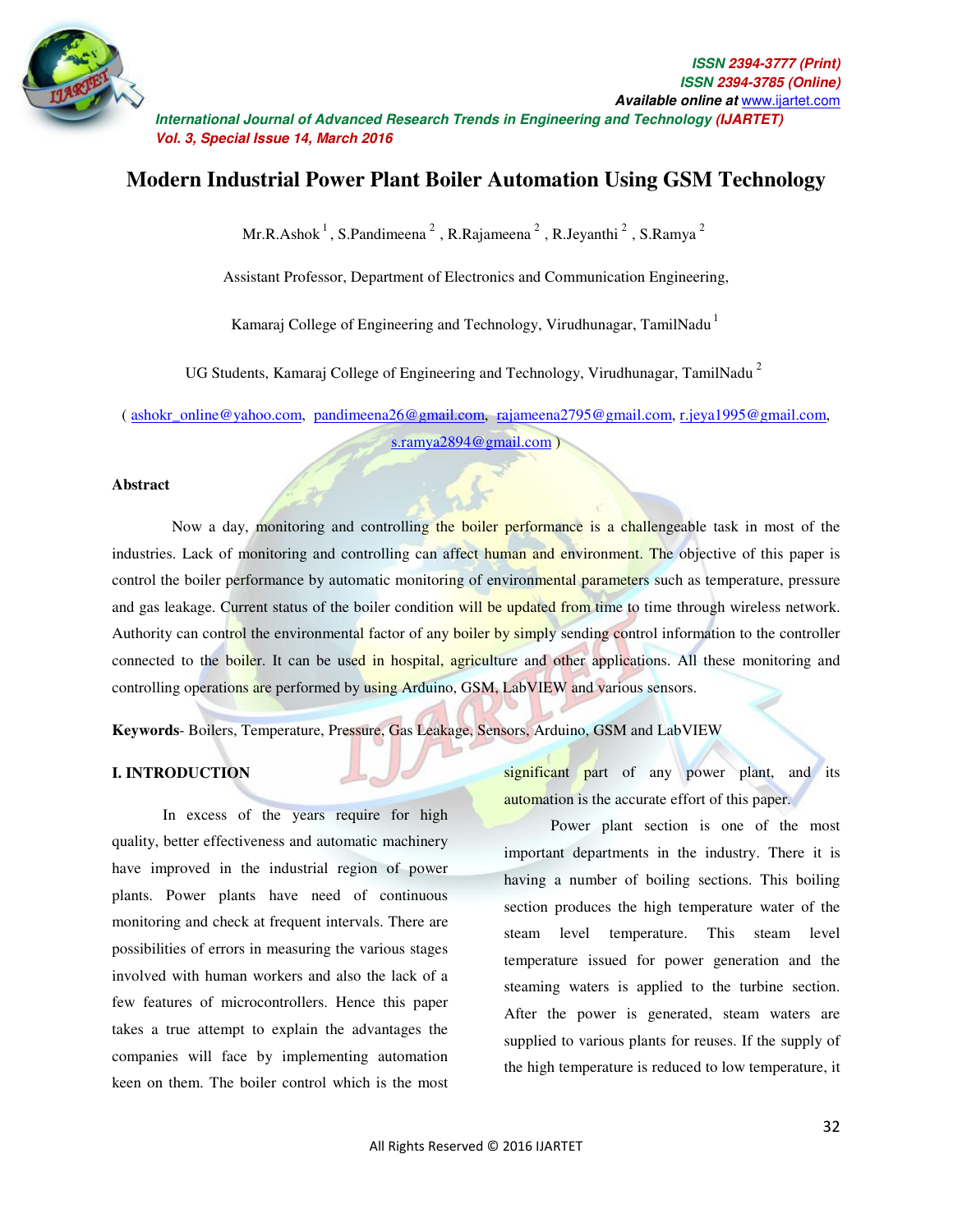

will be used for all other plants which needs the low temperature.

 Here, we are automating the all boiler temperatures and Pressure. And also measure and identify the gas leakage of the boiler. If the all measurement data's are monitored and controlled, and also send the SMS for increasing set values of temperature, Pressure level and Gas leakage using GSM module and display the parameters using LabVIEW through the Serial port.

# **II. EXPERIMENTAL DESCRIPTION**

#### *A*. *Hardware Setup*

 Arduino microcontroller 328p of operating volt of5V, 3.3V and frequency of 16MHz is used for this study. It contains three GND, Analog (A0 through A5 on the UNO), Digital (0 through 13 on the UNO), PWM  $(3,5,6,9,10$ And 11 on the UNO)). These pins act as normal digital pins, but can also be used for something called Pulse-Width Modulation (PWM). AREF Stands for Analog Reference. Most of the time you can leave this pin alone. It is sometimes used to set an external reference voltage (between 0 and 5 Volts) as the upper limit for the analog input pins. In Analog pin (A0) which connects to the temperature sensors. A1 which is connected to gas sensor. A2 which is connected to Pressure sensor. Digital pins  $(12, 11, 5, 4, 3, 2)$  are connected to LCD.TX and RX pin of the Arduino is connected to RX and TX pin of the GSM 900A module. Serial port of the GSM is connected to a PC with LabVIEW by using RS232 Cable.

The main objective of this project is to measure the boiler temperature measured in analog form. A circuit, havingICLM35temperature sensor measures the temperature of the boilers and having a pressure sensor measures the pressure of the boiler. And also having the gas leakage sensor measure the boiler in leakage. The obtained Parameters levels are measured the data are transferred through the Arduino microcontroller. The microcontroller read the available data and processed. Interface the sensor, LCD, and MAX 232 serial port driver with a microcontroller. Transfer the parameter values are interfacing to Arduino microcontroller and also send the parameter values through GSM and display through LabVIEW.

# **III.HARDWAREDESCRIPTION BLOCK DIAGRAM:**



**Fig 1. Block Diagram of Transmitter Unit** 

#### *B. Objective of the Project*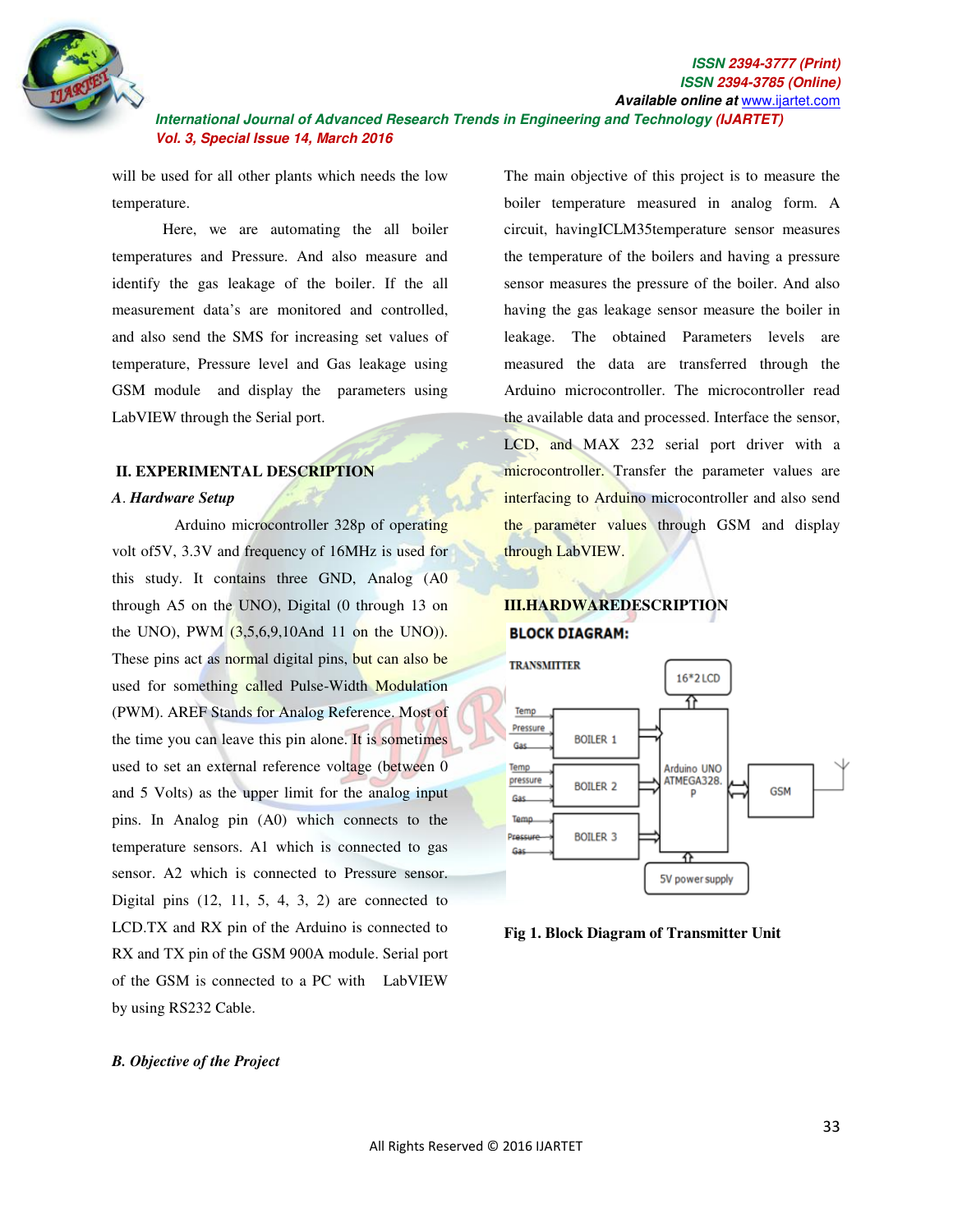



#### **Fig 2. Block Diagram of Receiver Unit Diagram of Receiver**

#### *B. Parameters Measurement Descriptions Parameters Measurement*

# **Principles of Temperature sensor**

Temperature sensor has three ends and required Maximum of 5.5 V supply. This case of sensor consists of a textile that performs the procedure according to temperature to alter the resistance. This change of resistance is sensed by circuit and it calculates temperature. When the voltage increases, then the temperature also rises. We can understand this operation by utilizing a diode. Exam understand this operation by utilizing a diode. sists of a textile that performs the<br>according to temperature to alter the<br>This change of resistance is sensed by<br>it calculates temperature. When the<br>eases, then the temperature also rises. We

microprocessor input and therefore capable of direct and dependable communication with microprocessor input and therefore capable of direct<br>and dependable communication with<br>microprocessors. The detector unit can put across effectively with low-cost processors without the need of A/D converters. effectively with low-cost processors without the need<br>of A/D converters.<br>An example of a temperature sensor

is LM35. The LM35 series are precision integratedcircuit temperature sensors, whose output voltage is linearly proportional to the Celsius temperature. The

centigrade temperature sensor  $(+2^{\circ}C \text{ to } +150^{\circ}C)$ . LM35 is operating at  $-55^{\circ}$  to  $+120^{\circ}$ C. The basic



 **Fig3:LM35 IC** 



**Fig4: Circuit Diagram Of LM35**

#### **Principles of Pressure sensor sensor**

This pressure sensor operates on the basis of measuring stresses produced by the deflection of measuring stresses produced by the deflection of<br>pressure sensitive, thin mono crystalline silicon diaphragm. Diaphragm stress is measured using piezoresistive elements along the edges of the piezoresistive elements along the edges of the deflecting diaphragm. These piezoresistive elements are created through the diffusion of boron impurity atoms into regions of localized high stress on the diaphragm surface (along the edges). These boron impurity atoms become sub s situational elements created through the diffusion of boron impurity<br>ns into regions of localized high stress on the<br>hragm surface (along the edges). These boron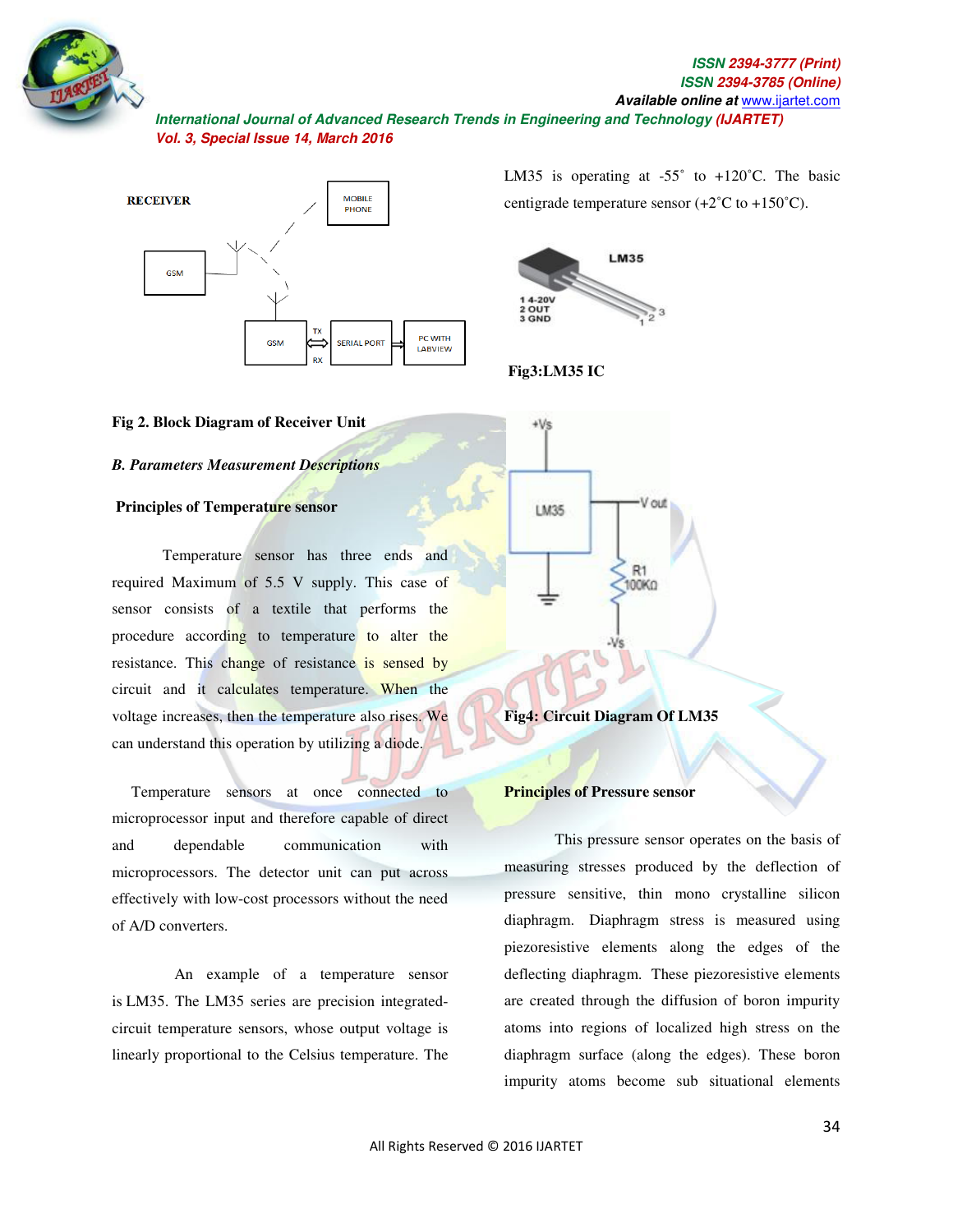

within the silicon crystal lattice. The boron impurity atoms, in conjunction with internal stress within the diaphragm, produce an anisotropic mobility of electrons in the lattice resulting in resistivity that depends on the current direction within the lattice and internal stresses within the surface of the diaphragm. The internal stresses created in the crystal lattice create a shift in the band-gap energy, resulting in a change in resistivity. It should be noted that this is not how a typical metallic strain gauge work. A metallic strain gauge works by measuring a change in resistance caused by the actual deformed geometry of the resistive element.

Methane and other combustible steam, it is with a low cost and suitable for Different applications.



**Fig6:MQ 2 Gas sensor IC**



### **Fig 7: MQ-2 Gas Sensor Configuration**

#### *Motor Driver Circuit:*

 L293D is a typical Motor driver or Motor Driver IC which allows the DC motor to drive on either direction. L293D is a 16-pin IC which can control a set of two DC motors simultaneously in any direction. It means that you can control two DC motors with a single L293D IC. Dual H-bridge *Motor Driver integrated circuit* (*IC*). The l293d can drive small and quiet big motors as well, check the Voltage Specification at the end.

# **Principles of Gas sensor**

the control of the control of the control of

**Fig5:BMP180 Pressure Sensor** 

 Sensitive material of the MQ-2 gas sensor is SnO2, which with lower conductivity of clean air. When the target combustible gas exist, The sensor's conductivity is higher along with the gas concentration rising. Convert change of conductivity to Correspond output signal of gas concentration. The MQ-2 gas sensor has high sensitivity to LPG, Propane and Hydrogen, also could be used to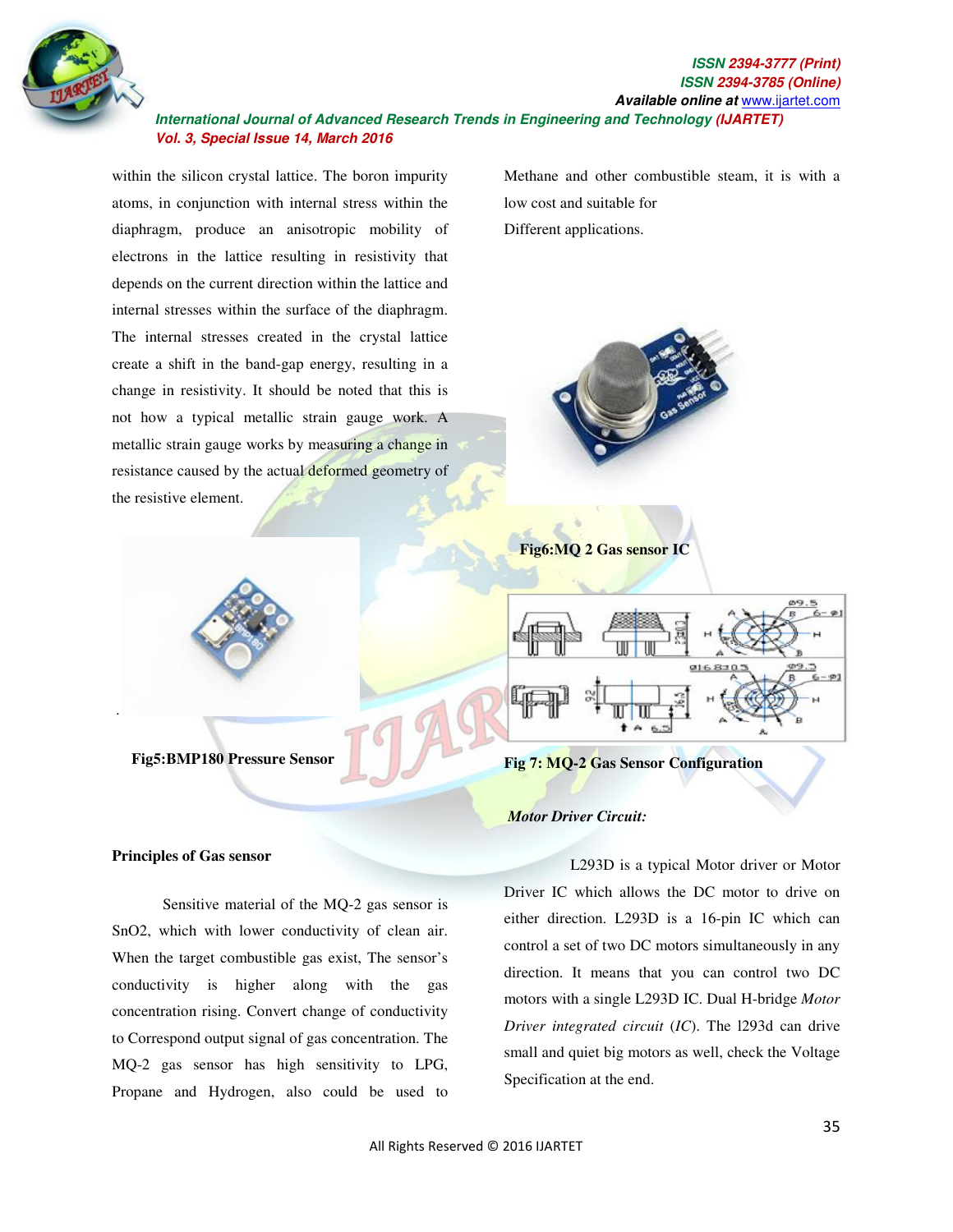

#### **ISSN ISSN 2394-3777 (Print)** *<u><b>ISSN*</u>  **Available online at** www.ijartet.com **2394-3785 (Online)**

 **International Journal of Advanced Research Trends in Engineering and Technology (IJARTET) Vol. 3, Special Issue 14, March 2016**



#### F**Fig8: Circuit Diagram of Motor Driver IC of Motor**

#### **Working of L293D**

There are  $4$  input pins for 1293d, pin  $2$ ,  $7$  on the left and pin  $15$ ,  $10$  on the right as shown on the pin diagram. Left input pins will regulate the rotation of a motor connected across left side and right input for the motor on the right hand side. The motors are rotated on the basis of the inputs provided across the input pins as LOGIC 0 or LOGIC 1. In simple you need to provide Logic 0 or 1 across the input pins for rotating the motor. connected across left side and right input for<br>tor on the right hand side. The motors are<br>on the basis of the inputs provided across the<br>ins as LOGIC 0 or LOGIC 1. In simple you

#### **L293D Logic Table**

 Consider a Motor connected on left side output pins (pin 3,6). For rotating the motor in clockwise direction the input pins have to be provided with Logic 1 and Logic 0. **Provide Logic 0 or 1 across the input pins for**<br>**tating the motor.**<br>**293D Logic Table**<br>onsider a Motor connected on left side output pins<br>in 3,6). For rotating the motor in clockwise<br>rection the input pins have to be pro

• **Pin 2** = **Logic 1** and **Pin 7** = **Logic 0** Direction

• **Pin**  $2 = \text{Logic } 0$  and **Pin**  $7 = \text{Logic } 1$ 

| Anticlockwise |                                                  | Direction |
|---------------|--------------------------------------------------|-----------|
|               | • Pin 2 = Logic 0 and Pin 7 = Logic 0   Idle [No |           |
| rotation]     | [Hi-Impedance]                                   | state     |
|               | • Pin 2 = Logic 1 and Pin 7 = Logic 1   Idle [No |           |
| rotation]     |                                                  |           |

 In a very similar way the motor can also operate In a very similar way the motor can also operate<br>across input pin 15, 10 for the motor on the right hand side.

# **GSM**

**The Global System** for mobile (GSM) communication is the second generation of mobile **communication is the second generation of mobile**<br>technology. Although the world is moving towards third and fourth generation, but GSM has been the most successful and widespread technology in the communication. Here in our project we are interfacing GSM module with MC micro controller. The message will be sent to a particular GSM mobile<br>number using AT commands with the help of MC. number using AT commands with the help of MC.

#### **Operation:**

The operation uses GSM are

- Test the simple AT command.
- Find out the International mobile station equipment identify (IMEI) number of the GSM modem. ne simple AT command.<br>out the International mobile station<br>ment identify (IMEI) number of the
- Connect a call to a GSM mobile number (i.e) dial a number.
- Send a text to that mobile number.
- These operations are done using AT commands. The provision of these four operations has been provided by means of four tactile switches. nds. The provision of these four<br>ons has been provided by means of<br>tactile switches. Each switch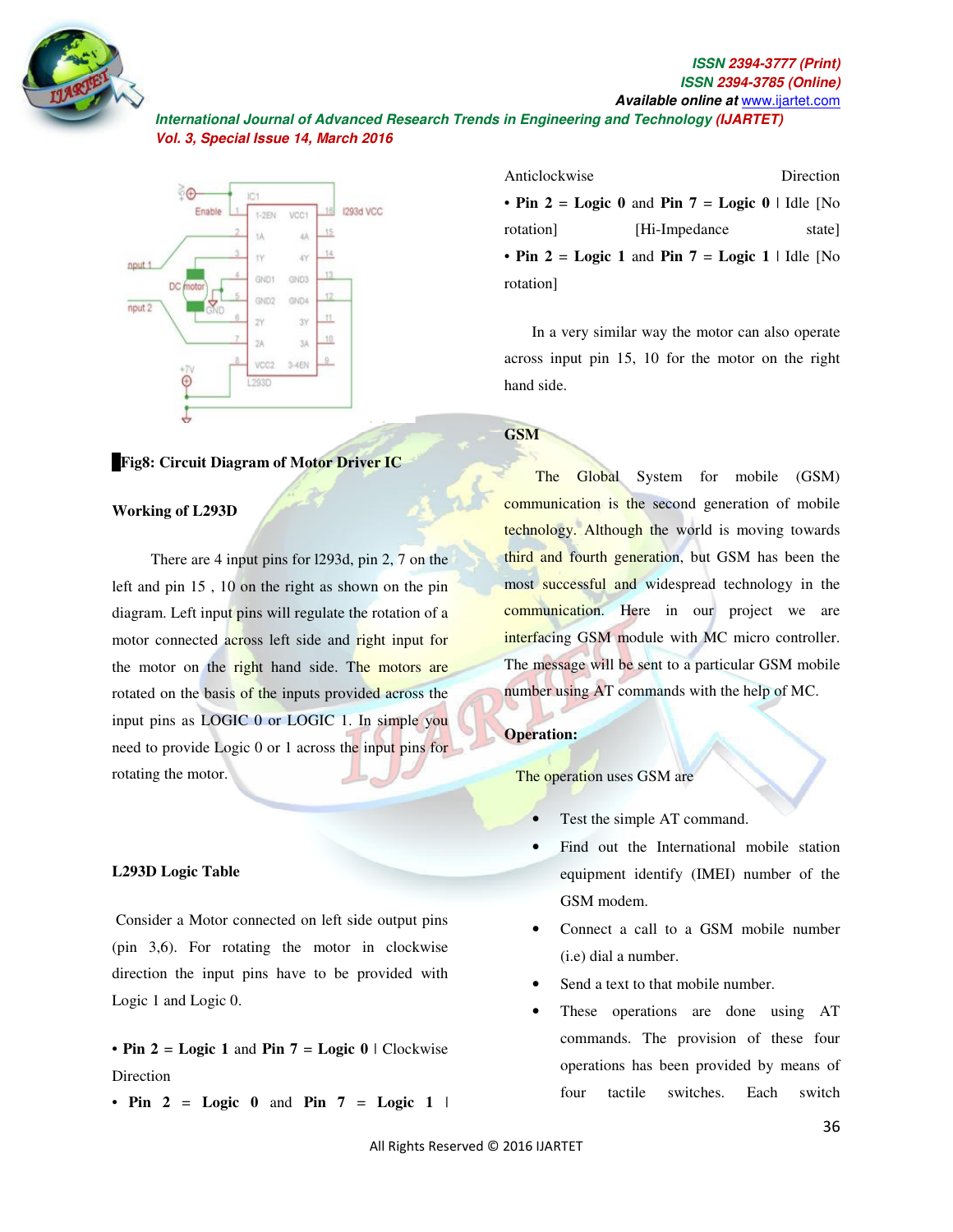

corresponds to each of the above functions. A line converter MAX232 is employed to convert a GSM module to TTL logic so that it can be processed by the micro Controller. IT can be tested in the window Hyper terminal software.

- AT+CMGF message format: this command is used to select SMS protocol data units (PDU) mode or SMS text mode.
- At+CMGS send message: sends a message from GSM to the network (SMS+CMGS). The message reference value  $\langle Mr \rangle$  is returned to the GSM on successful message delivery.
- Sending can be cancelled with the  $\langle ESC \rangle$ character <Ctrl-z> must be used to indicate the ending of the message body.

# **Interfacing GSM with MC**

- The connection is simple. We shall use the hardware serial port of the MC (pin 0&pin1).
- Pin 0 (RX) OF MC is connected to the RX pin of GSM
- Pin 1 (TX) of MC is connected to TX pin of GSM
- General rule is always TX to RX & RX to TX. But the GSM board I'm using has a MAX232 level converter IC &the RX printed on board is that 0 (in 0) goes to pin 11 (T1 in) of the MAX232 level converter IC & the TX, RX printed on the board is that 0 (in 0) goes to pin11 (T1 IN) of Max232
- TX of MC (pin 1) goes to pin  $12$  (R1 OUT) OF MAX232
- AS we use TTL logic, we need not bother about the presence of 232IC.
- Do not power the GSM from MC. Use a separate adapter of minimum 1 Amp rating.
- Make GND pins of both GSM&MC common.
- To start with place a valid SIM to the holder on the GSM board. Connect the power adapter to GSM.
- Now dial a call from another phone to the SIM number &ensure that you get a link back tone.
- This is the *initial* test to confirm that your GSM is ready to accept commands from MC.

# **IV. SOFTWARE DESCRIPTION**

# *A. Arduino IDE*

 IT is an open-source computer hardware and software company, project and user community that designs and manufactures microcontroller-based kits for building digital devices and interactive objects that can sense and control the physical world.

 The Arduino integrated development environment (IDE) is a cross-platform application written in Java, and is derived from the IDE for the Processing programming language and the Wiring projects. Which also supports the languages C and C++.

 A typical Arduino C/C++ sketch consists of two functions that are compiled and linked with a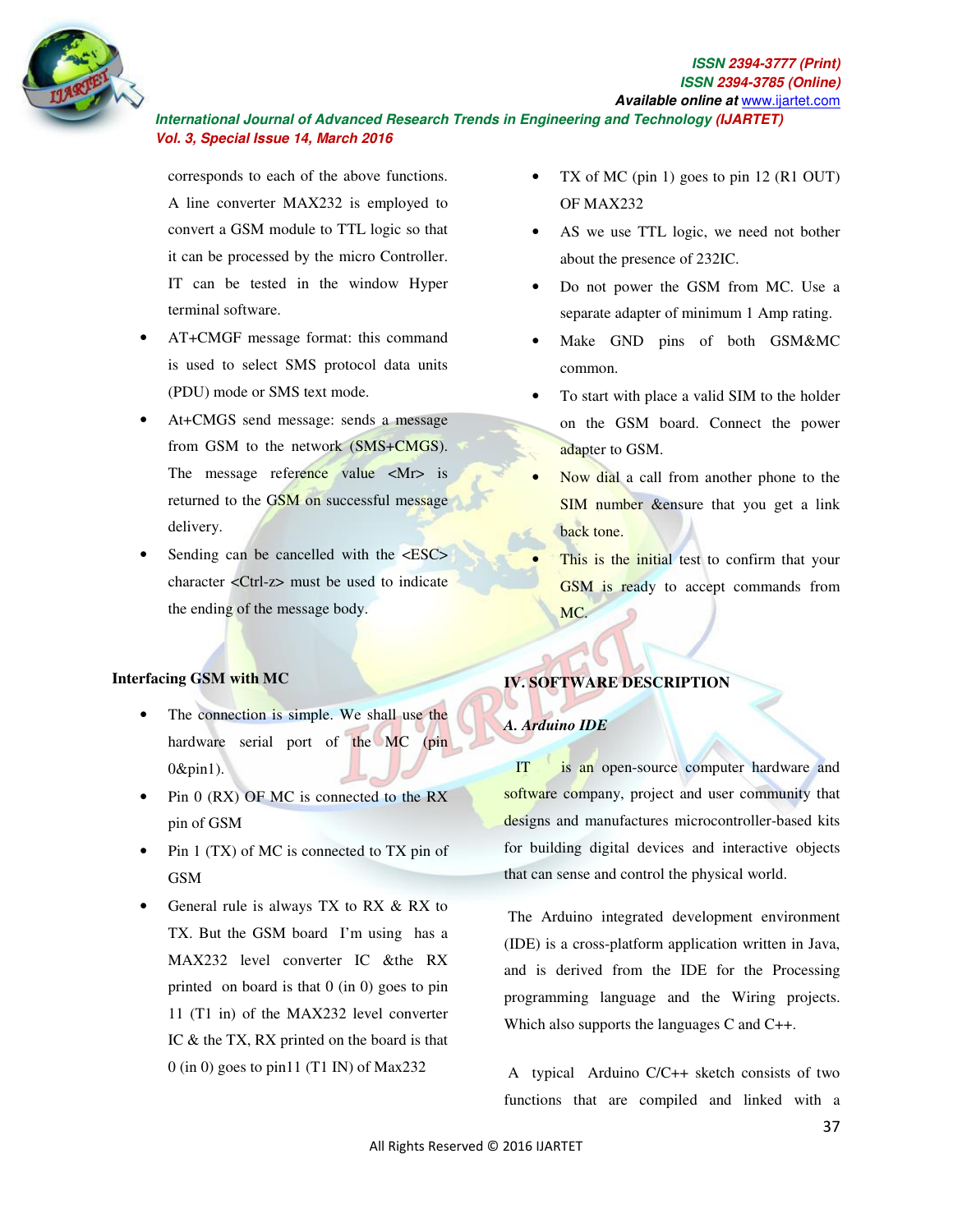

program stub *main ()* into an executable cyclic executive program:

- • *Setup ()*: a function that runs once at the start of a program and that can initialize settings.
- • *Loop ()*: a function called repeatedly until the board powers off.

 After compiling and linking with the GNU tool chain, also included with the IDE distribution, the Arduino IDE employs the program *argued* to convert the executable code into a text file in hexadecimal coding that is loaded into the Arduino board by a loader program in the board's firmware. Arduino more straight forward by allowing the use of an ordinary computer as the programmer. Currently, optiboot loader is the default boot loader installed on Arduino UNO.

 At a conceptual level, when using the Arduino integrated development environment, all boards are programmed over a serial connection. Its implementation varies with the hardware version. Some serial Arduino boards contain a level shifter circuit to convert between RS-232 logic levels and transistor–transistor logic (TTL) level signals. Current Arduino boards are programmed via Universal Serial Bus (USB), implemented using USB-to-serial adapter chips such as the FTDI FT232.

numbers. If you were lucky, you got a pseudographical output plotted with asterisks to show the voltage and current waveforms.

PROTEUS VSM brings you the best of both worlds. It combines a superb mixed mode circuit simulator based on the industry standard SPICE3F5 with animated component models. And it provides an architecture in which additional animated models may be created by anyone, including end users. Indeed, many types of animated model can be produced without resort to coding. Consequently PROTEUS VSM allows professional engineers to run interactive simulations of real names, and to reap the rewards of this access to circuit simulation.



**Fig9: Circuit diagram** 

#### *B. Proteus VSM*

 Traditionally, circuit simulation has been a non interactive affair. In the early days, net lists were prepared by hand, and output consisted of reams of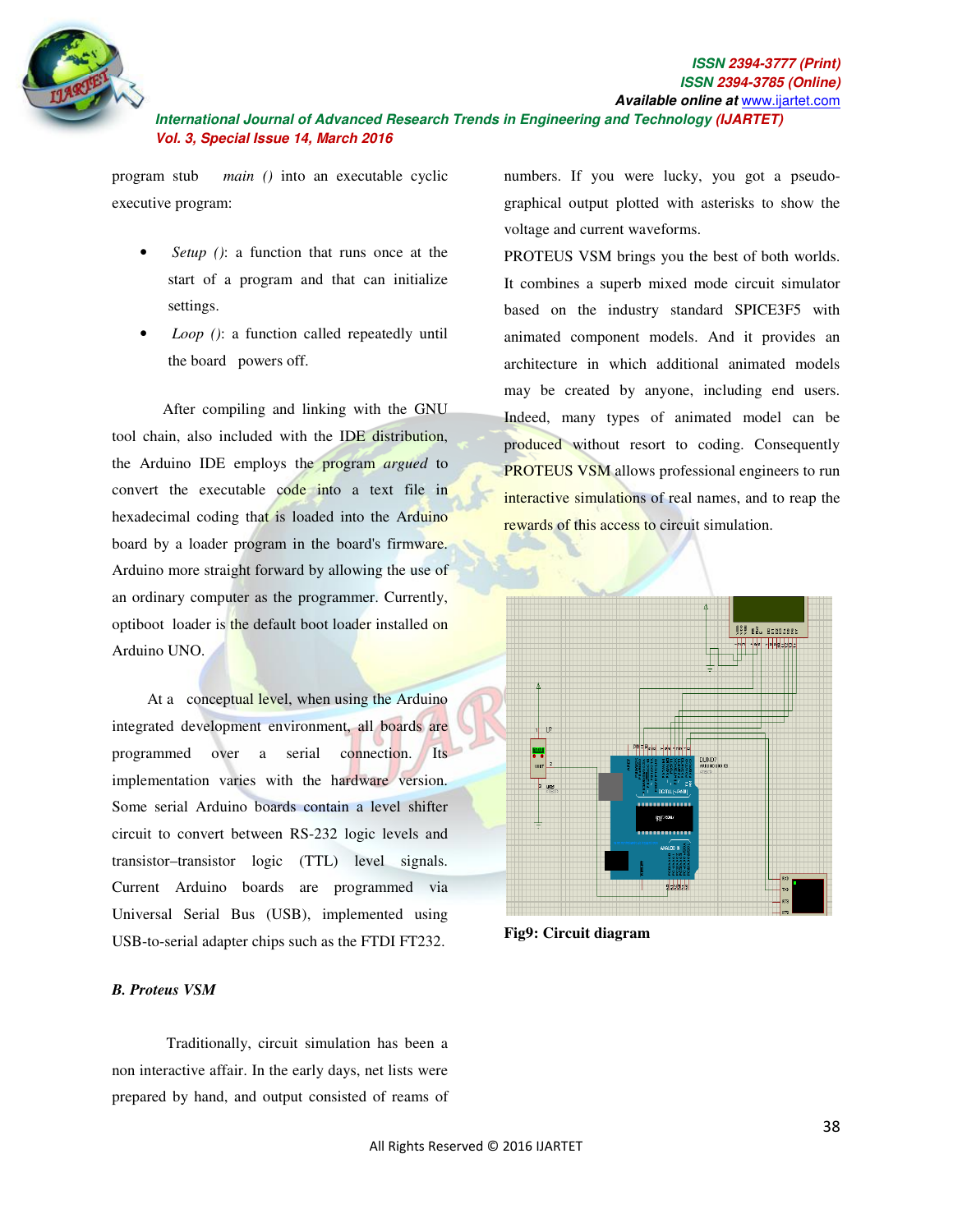



**Fig 11: Serial monitor displays in Arduino ID in Arduino IDE** 

device.

writing direct bus commands (USB, GPIB, Serial) or writing direct bus commands (USB, GPIB, Serial) or<br>using high-level, device-specific, drivers that provide

native LabVIEW function nodes for controlling the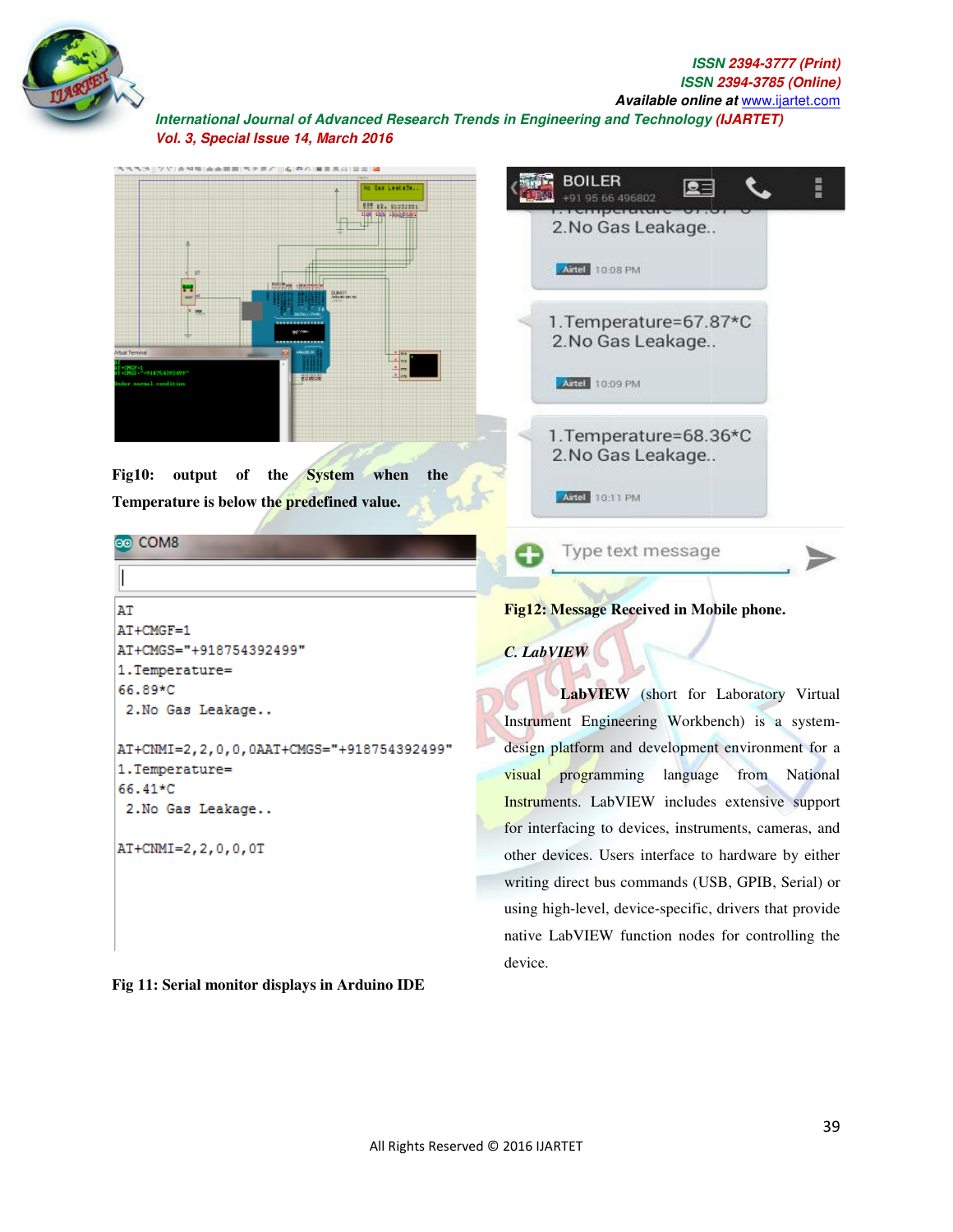





### **Fig13: LabVIEW Circuit Diagram**

| S.NO           | Actual  | Output     | Temperature    |
|----------------|---------|------------|----------------|
|                | voltage | voltage in | Value<br>in    |
|                |         | mV         | Degree         |
| $\overline{1}$ | 0.30    | 300        | $30^{\circ}$ C |
| $\overline{2}$ | 0.40    | 400        | $40^{\circ}$ C |
| 3              | 0.50    | 500        | $50^{\circ}$ C |
| $\overline{4}$ | 0.60    | 600        | $60^{\circ}$ C |
| 5              | 0.70    | 700        | $70^{\circ}$ C |
| 6              | 0.80    | 800        | $80^{\circ}$ C |
| $\tau$         | 0.90    | 900        | $90^{\circ}$ C |

**Table 1: Temperature Analysis.** 

#### **V. RESULT AND DISCUSSION**

The Temperature, Pressure and Gas leakage of power plant boiler automation has designed and implemented in simulation as well as hardware.

The fig. 9 results shows that sensors and what terminal operation with Arduino controller in proteous simulation software. The result is shown in fig. 12 describes the various sensor value in authority mobile and also fig. 13 describes a sensor demonstration in Labview. Sensing was done by sending every possible command to the Boiler and observed the Boiler's response. We also control the Boiler Power Plant by Sending a control message. The Boiler automation replied with the status of Serial Port to GSM and the current Boiler temperature. The result of this measuring is as expected. Fig.12 shows the message received by Power Plant Boiler Operating Engineer when the Boiler temperature is above80°C or below 30°C, the Pressure Level is High and Gas leakage in the boiler Power Plant. The Arduino controller with GSM sent a warning message to the Boiler Operating Engineer with the current Boilers Temperature, Pressure and Gas leakage. For all measuring scenarios, in general, the Boiler Automation can work well according to our specification and expectation. The measuring results are shown in Table 1.

#### **VI. CONCLUSION**

 This paper suggests effective modern power plant automation to various industries and agriculture and also it provides safety to human and environment. The graphical representation and sensor value